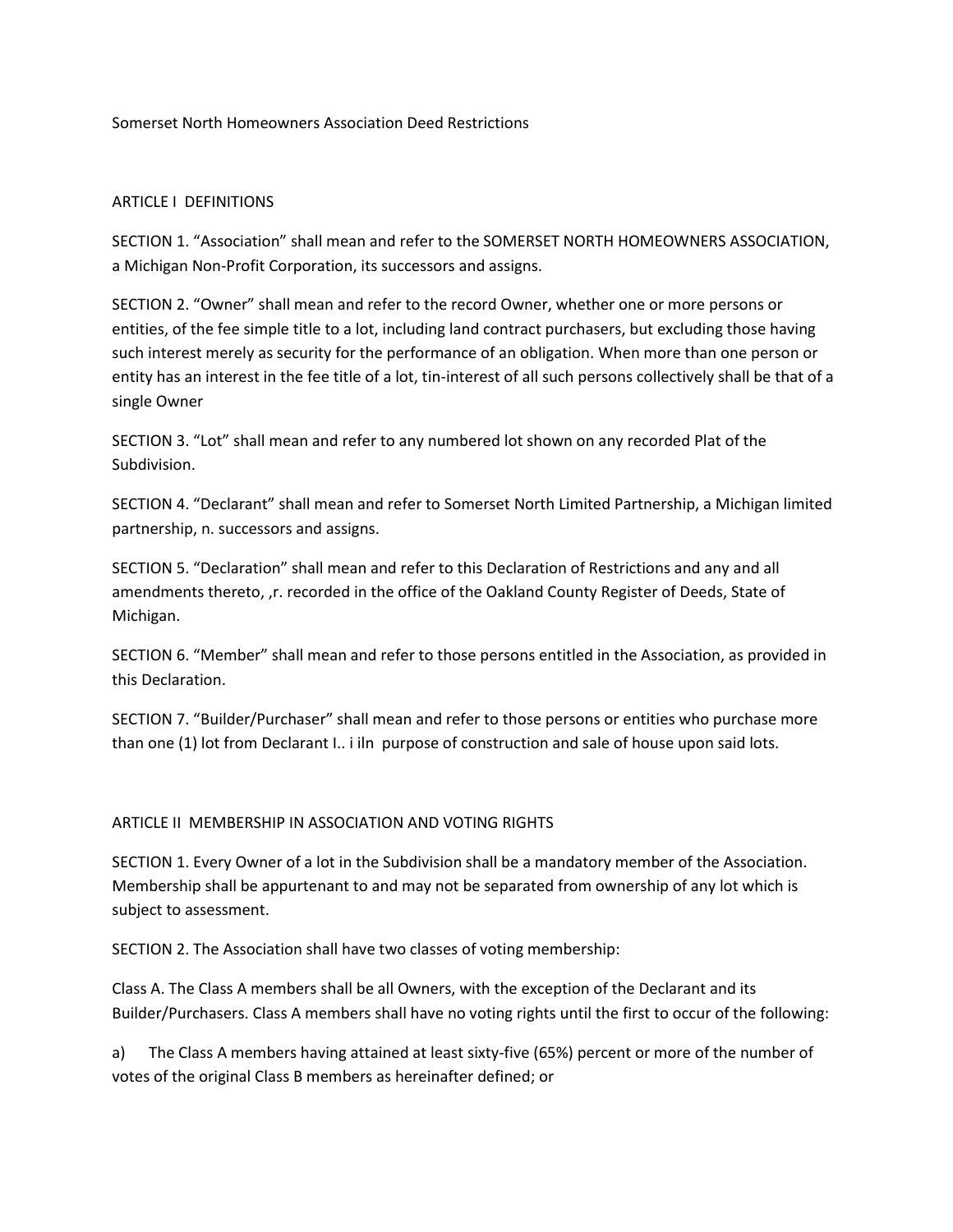b) Four (4) years from the date of recording of the plat, whichever occurs first.

Upon the happening of the first to occur of said events, the Class A members shall be entitled to one vote for each lot owned. When more than one person holds an interest in any lot, all such persons, collectively shall be members, and the vote for each such lot shall be exercised as they determine, provided that in no event shall more than one vote be cast with respect to any one lot.

Class B. The Class B members shall be the Declarant and/or its Purchasers. Class B members shall be entitled to one vote for each lot owned.

# ARTICLE III- COVENANT FOR MAINTENANCE

## **ASSESSMENTS**

SECTION 1. Creation of the Lien and Personal Obligation of Assessments. Each Owner of a lot, by acceptance of a deed therefore, whether or not it shall be so expressed in such deed, is deemed to covenant and agree to pay to the Association: (1) annual general assessments or charges, and (2) special assessments for capital improvements, such assessments to be established and collected as hereinafter provided. The annual general and special assessments, together with interest thereon, collection costs, including reasonable attorney's fees, shall be a charge on the land and shall be a continuing lien upon the property against which each such assessment is made. Each such assessment, together with interest thereon, costs of collection thereof, including reasonable attorney's fees, shall also be the personal obligation of the person who was the Owner of such property at the time when the assessment fell due. The personal obligation for delinquent assessments shall not pass to a successor in title unless expressly assumed by them, but shall remain a lien upon the property, unless paid.

SECTION 2. Purposes of Assessments. Assessments shall be levied by the Association against each Owner who is not the Declarant or a Builder/Purchaser, which parties are specifically excluded from any such assessments. Assessments shall be used exclusively for the purpose of promoting the recreation, health, safety and welfare of the Owners of lots in the Subdivision, the payment of taxes and insurance, operational expenses of the Association itself; and for the preservation, repair and maintenance of all entrance ways or monuments, bike paths, improvements or facilities constructed or placed within, on or upon or for benefit of the lot owners, including any irrigation or lighting systems.

SECTION 3. Maximum Annual Assessment. Until January 1 of the year immediately following the conveyance of the first lot in Somerset North Subdivision to an Owner, the maximum annual assessment shall be One Hundred Fifty (\$ 150.00) Dollars per lot.

(a) From and after January 1 of the year immediately following the conveyance of the first lot in the Subdivision to an Owner, the maximum annual assessment may be increased each year not more than twenty-five (25%) percent above the maximum assessment for the previous year without a vote of the membership.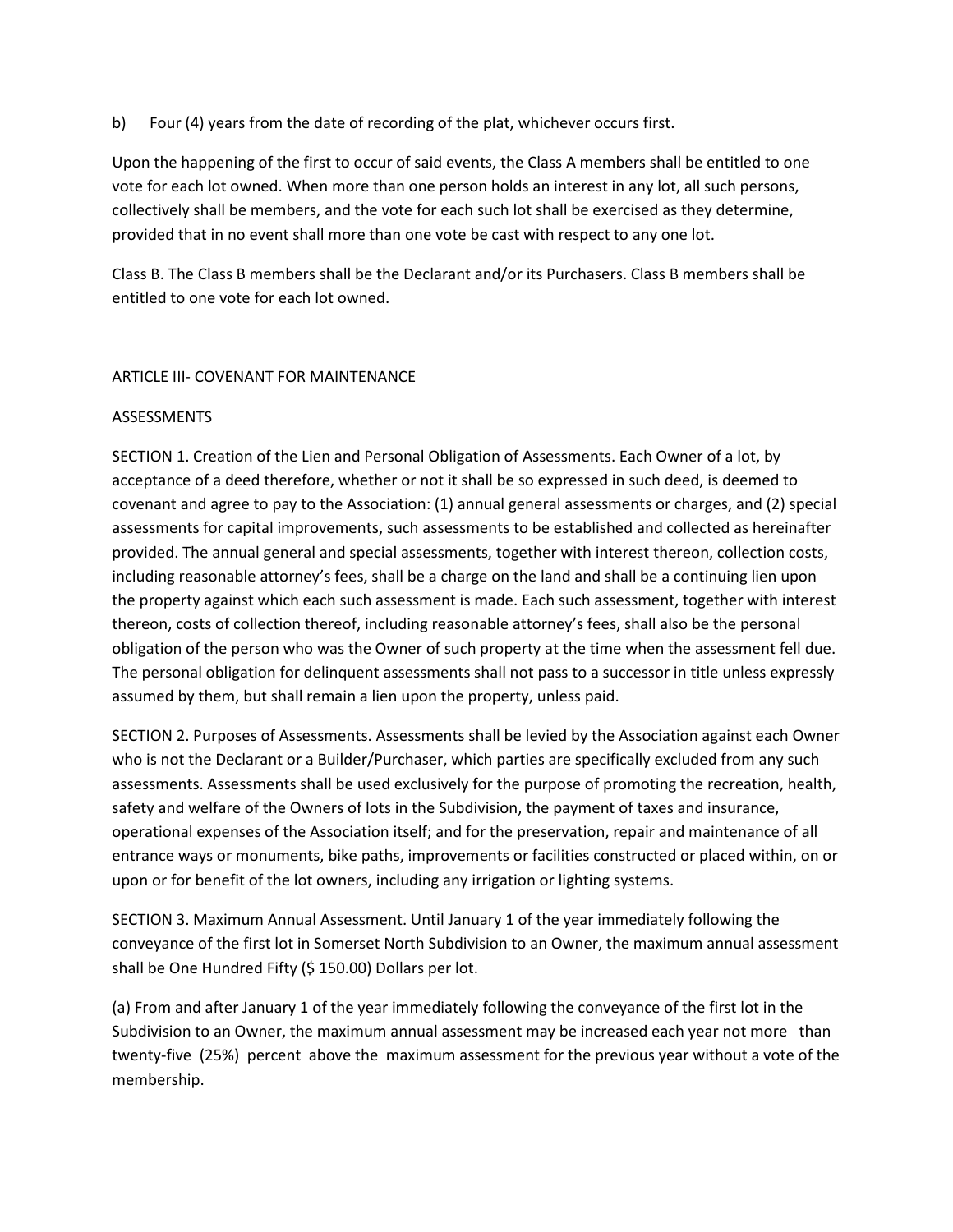(b) From and after January 1 of the year immediately following the conveyance of the first lot in the Subdivision to an Owner, the maximum annual assessment may be increased above twenty-five (25%) percent by a vote of two-thirds (2/3) of each class of members who are entitled to vote, in person or by proxy, at a meeting duly called for that purpose where a quorum exists.

SECTION 4. Special Assessments for Capital Improvements. In addition to the annual assessments authorized above, the Association may levy a special assessment, in any assessment year applicable to that year only, for the purpose of defraying, in whole or in part, the cost "I .my construction, reconstruction, repair or replacement of any improvement including fixtures and personal property, provided that such assessment shall have the assent of two-thirds (2/3) of the votes cast for each class of members who are entitled to vote, in person or by proxy at a meeting duly called for this purpose where a quorum existed.

SECTION 5. Notice and Quorum for Actions Authorized Under Sections 3 and 4. Written notice of any meeting called for the purpose of taking any action authorized under Section 3 or 4 shall be sent to all members not less than ten (10) days or more than thirty (30) days in advance of the meeting. At the first such meeting called, the presence of members or of proxies entitled to cast sixty (60%) percent of all votes of each Class of membership shall constitute a quorum. If the required quorum is not present, another meeting may be called subject to the same notice requirement, and the required quorum at the subsequent meeting shall be one-half (1/2) of the required quorum at the preceding meeting. If the required quorum still has not been met, a subsequent meeting(s) can be called as provided in this Section, however, the number of members for a quorum shall once again be reduced by one-half (1/2) of the required quorum for the immediately preceding meeting and likewise thereafter shall be reduced after each such unsuccessful attempt to achieve a quorum until such time as: (i) a quorum is achieved; (ii) The time period as hereinbefore stated for giving notice of said subsequent meeting has expired; or (iii) the time period as hereinafter stated for holding a subsequent meeting has expired. No subsequent meeting shall be held more than sixty (60) days following the preceding meeting.

SECTION 6. Uniform Rate of Assessment. Both annual and special assessments must be fixed at a uniform rate for all lots and may be collected on a monthly or an annual basis.

SECTION 7. Date of Commencement of Annual Assessments: Due Dates. The annual assessments provided for herein shall commence as to all lots on the first day of the month following the conveyance of the first lot in the Subdivision to an Owner who is not the Declarant, or a Builder/Purchaser under the provisions of Section ! of this Article. The first annual assessment shall be adjusted according to the number of months remaining in the calendar year and shall be collected at the time of the Owner's permanent closing on his lot. The Board of Directors shall fix the amount of the annual assessment against each lot at least thirty (30) days in advance of each annual assessment period. Written notice of the annual assessment shall be sent to every Owner subject thereto. The due dates shall be established by the Board of Directors. The Association shall, upon demand, and for a reasonable charge, furnish a certificate signed by an Officer of the Association setting forth whether the assessments on a specified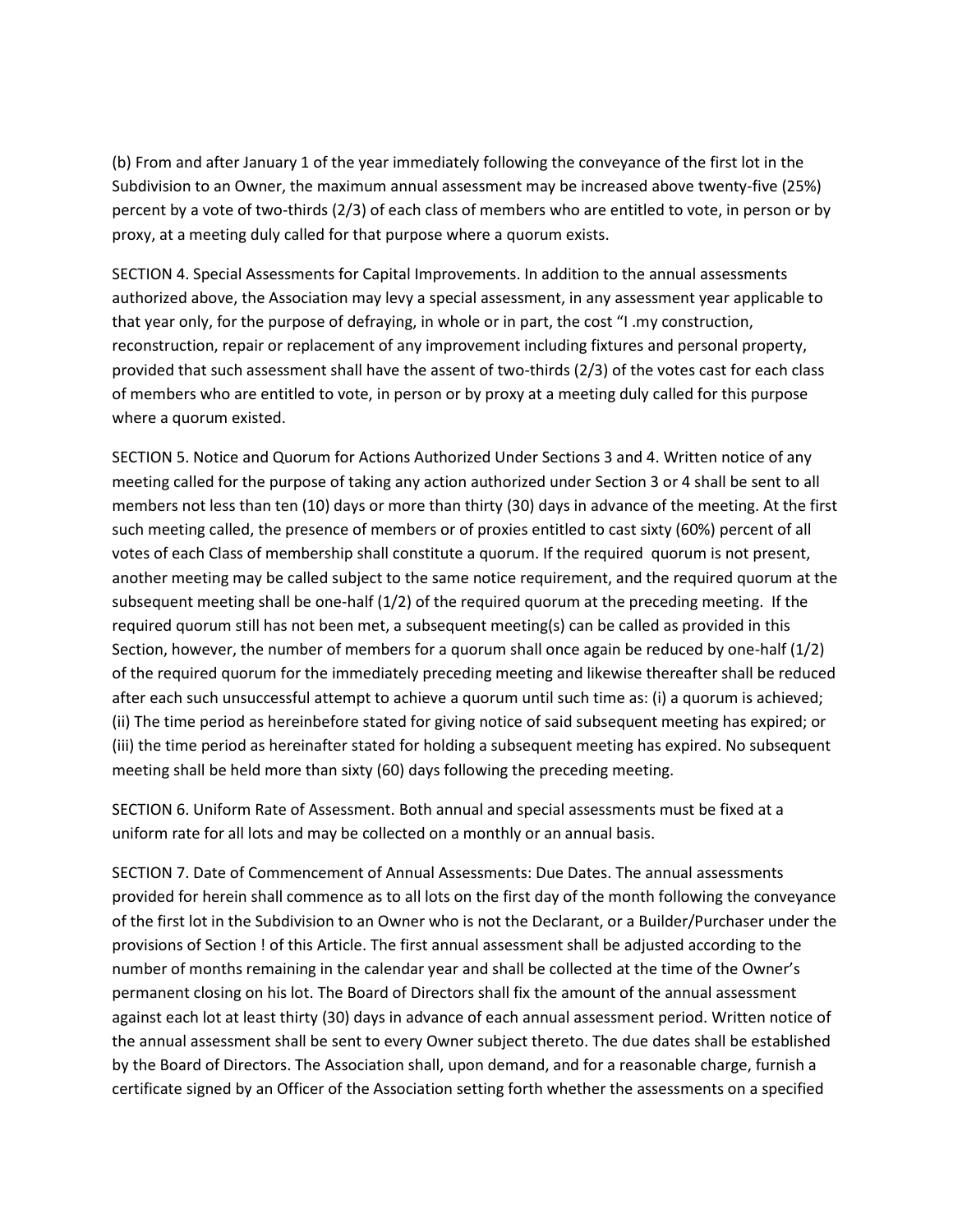lot have been paid. A properly executed certificate of the Association as to the status of assessments on a lot is binding upon the Association as of the date of its issuance.

SECTION 8. Effect of Nonpayment of Assessments: Remedies of the Association. Any assessment not paid within thirty (30) days after the due date shall bear interest from the due date at the maximum lawful rate of interest until paid. The Association may bring an action at law against the Owner personally obligated to pay the same, foreclose-the lien against the property, or pursue any other remedy provided by law or in equity. No Owner may waive or otherwise escape liability for the assessment provided for herein by abandonment of his lot.

SECTION 9. Exempt Property. All property exempt from taxation by state or local governments, and dedicated for public use shall be exempt from the assessments, charge and lien created herein.

SECTION 10. Subordination of the Lien to Mortgages. The lien of the assessments provided for herein shall be subordinate to the lien of any first mortgage. Sale or transfer of any lot shall not affect the assessment lien. The sale or transfer of any lot pursuant to mortgage foreclosure proceedings or a judgment of foreclosure, shall extinguish the lien of such assessments as to payments which became due prior to such foreclosure sale but shall not relieve such lot from liability for any future assessments thereafter becoming due or from the lien thereafter created.

SECTION 11. Liability of Board Members. Neither any Member of the Board nor the Declarant shall be personally liable to any Owner, or to any other party for damage, loss or prejudice suffered or claimed on account of any act or omission of the Association, the Board, the Declarant or any other representatives or employees of the Association.

## ARTICLE IV. BUILDING AND USE RESTRICTIONS FOR THE SUBDIVISION

SECTION 1. Use of Property. All lots within the Subdivision shall be used for and occupied as a singlefamily residence only, and no building of any kind whatsoever shall be erected, re-erected, moved or maintained on any lot in the Subdivision except one detached single-family dwelling and appurtenant building on each lot, as hereinafter provided. Such dwelling shall be designed and erected for occupation by a single private family. A private, attached side-entry garage for the sole use of the respective Owner or occupant of the lot upon which said garage is erected may also be erected and maintained. No garage shall provide space for less than two (2) automobiles, nor more than four (4) automobiles. Carports and non attached garages are specifically prohibited.

SECTION 2. Dwelling Quality and Size. It is the intention and purpose of these Covenants to assure that all dwellings in Somerset North Subdivision shall be of a quality of design, workmanship and materials approved by Declarant. All dwellings shall be constructed in accordance with the applicable Governmental building code and with more restrictive standards that may be required by Declarant. The minimum ground floor area of the dwelling exclusive of attached garages, open terraces and breezeways, shall be: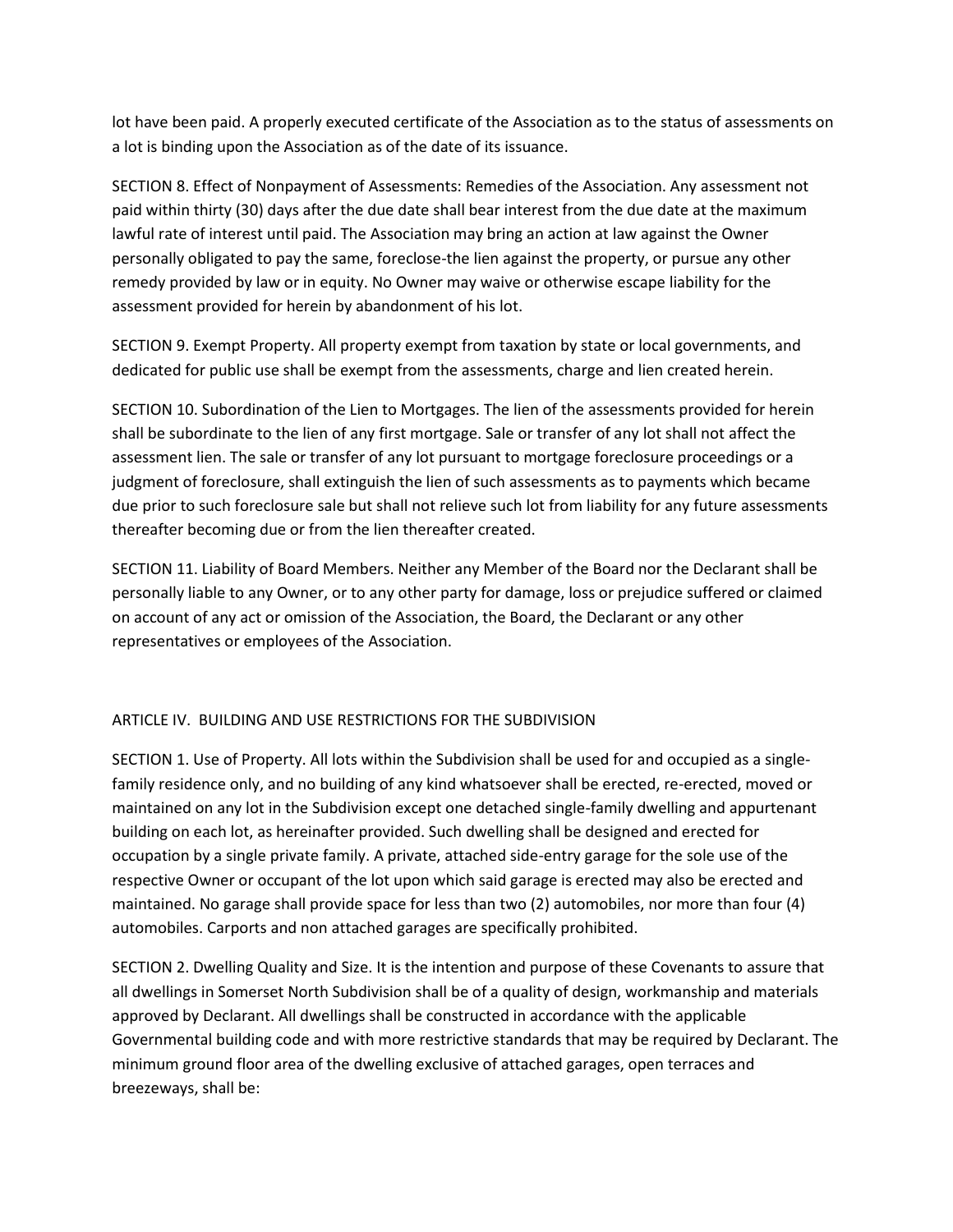a) For one story dwellings - not less than 1900 square feet.

b) For one and one-half story dwellings - not less than 1400 Square feet on the first floor and not less than 1000 square feet on the second floor.

c) For two story dwellings - not less than 1500 square feet on the first floor and not less than 1200 square feet on the second floor

d) Tri-levels shall be computed using the total square footage of the two uppermost levels. Bi-levels shall be computed using the total square footage of that floor at or above the approximate grade of the street abutting the front yard line. The total square footage so computed for the tri-levels and bi-levels shall be equal to at least the minimum square foot requirements for one floor residence, as herein provided.

SECTION 3. Minimum Yard Requirements. No building on any lot in the Subdivision shall be erected nearer than:

- a) Forty (40) feet from the front lot line; nor
- b) Fifteen (15) feet from one side lot line and ten (10) feet from the other side lot line; nor
- c) Forty-Five (45) feet from the rear lot line; nor
- d) Forty (40) feet from the side lot line abutting a street on corner lots.

Approval of a variance by the City of Troy Zoning Board of Appeals permitting rear or side yards smaller than the above minimums shall be deemed a valid waiver of this restriction, only if also consented to in writing by Declarant, its successor and assigns.

SECTION 4. Animals. No farm animals shall be kept, bred or harbored on any of the said lots. No animals shall be kept, bred or maintained on any lots excepting that dogs and cats, not to exceed three in the aggregate, and be kept for the use by the Owner and members of his family, provided they do not become a nuisance to other lot owners. No animals shall be kept on the premises for any commercial purpose. Household pets shall have such care so as not to be objectionable or offensive due to noise, odor or unsanitary conditions.

SECTION 5. Wells. No well shall be dug, installed or constructed on any of the lots in the Subdivision.

SECTION 6. Sight Distance at Intersections. No fence, wall, hedge, or shrub planting which obstructs sight lines at elevations between two (2) and six (6) feet above the roadways shall be placed or permitted to remain on any comer lot within the triangular area formed by the street property lines and a line connecting them at points twenty-five (25) feet from the intersection of the street lines, or in the case of a rounded property corner, from the intersection of the street property lines extended. No tree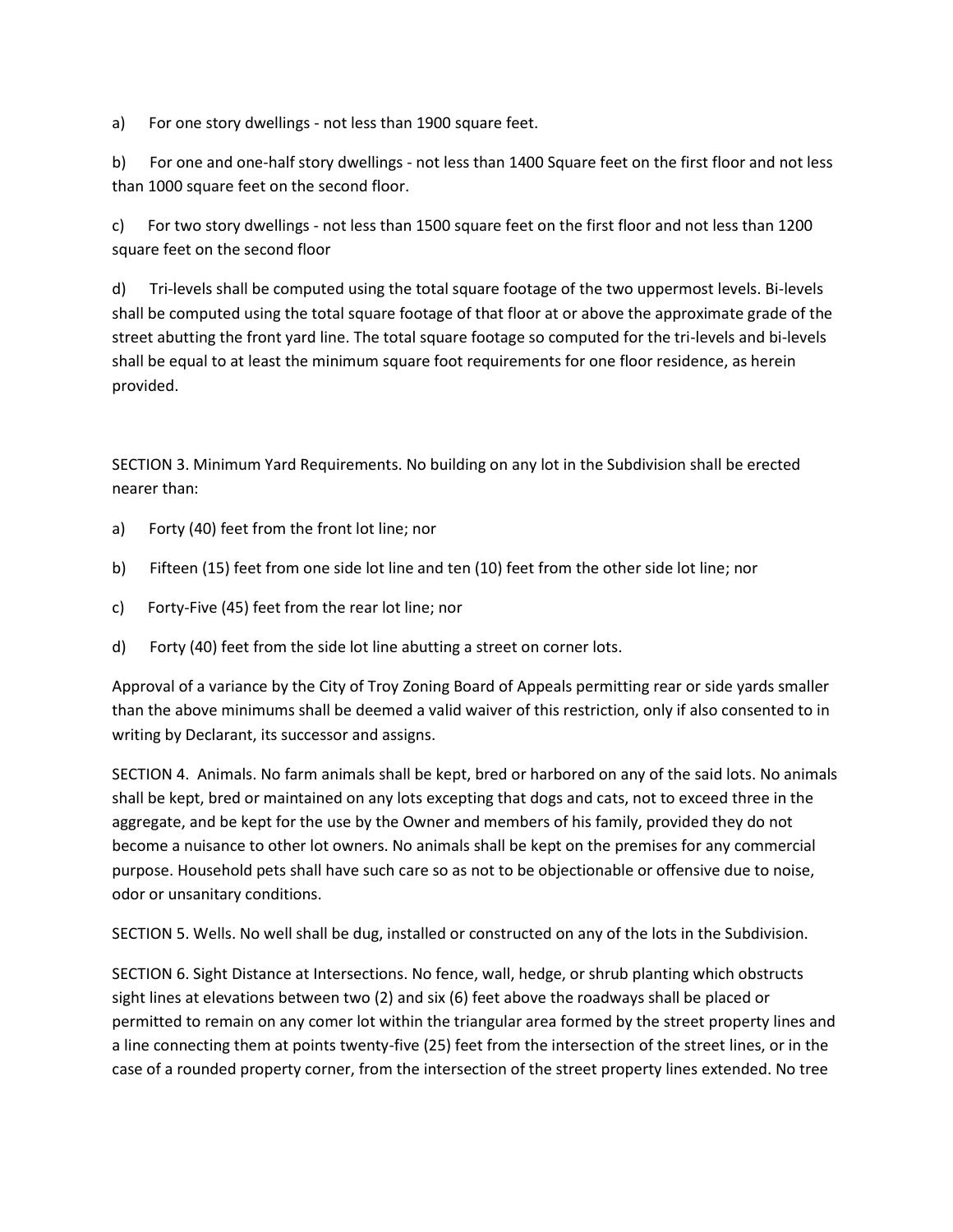shall be permitted to remain within such distances of such intersections unless the foliage line is maintained at sufficient height to prevent obstruction of such sight lines.

SECTION 7. Easements. Private Easements for public utilities and for the installation and maintenance of utilities, underground television, antenna line and/or cable and underground sewage, water and drainage lines, and surface drainage scales have been granted and reserved as shown on the recorded Plat. No building or structures may be constructed or maintained over or on any easements; however, after the aforementioned utilities have been installed, planting or other like lot line improvements shall be allowed, so long as they do not interfere with, obstruct, hinder or impair the drainage plan of the Subdivision and so long as access be granted, without charge or liability for damages, for the maintenance of the utilities or the underground drainage lines so installed, and/or for the installation of additional facilities.

SECTION 8. Temporary Structures. Trailers, tents, shacks, barns or any temporary building of any description whatsoever, are expressly prohibited with the Subdivision, and no temporary residence shall be permitted in an unfinished residential building, unless, the occupant has attained a temporary certificate of occupancy from the City of Troy. However, the erection of a temporary storage building for materials and supplies to be used in the construction of a dwelling and which shall be removed from the premises upon completion of the building may be permitted by Declarant in its absolute and sole discretion.

# SECTION 9. General Conditions.

a) No lot shall be used or maintained as a dumping ground for rubbish, trash, garbage or other waste, and all of the foregoing shall be kept in sanitary containers properly sealed and concealed from public view. Garbage containers shall not be left at the road for more twenty-four (24) hours in any one week.

b) No house trailers, commercial vehicles, boat trailers, boats, planes or camping vehicles or camping trailers, utility trailers, recreational vehicles, motor homes, non-passenger vans, trucks or campers may be parked on or stored on any lot in the Subdivision, unless stored fully enclosed within the attached garage, nor may they be parked and stored on any street in the Subdivision. Commercial vehicles and trucks shall not be parked in the Subdivision, on any street, or on any lot therein, except while making normal deliveries or pickups in the normal course of business.

c) No laundry shall be hung for drying in such a way as to be visible from the street on which the lot fronts and, in the case of corner lots, such laundry shall not be hung so that it will be visible from the streets on which the lot fronts and sides.

d) The yard drainage and grade of all lots in the Subdivision shall be maintained in accordance with the grading plan on file with the city of Troy.

e) No "through the wall" air conditioners may be installed on the front wall of any building in the Subdivision.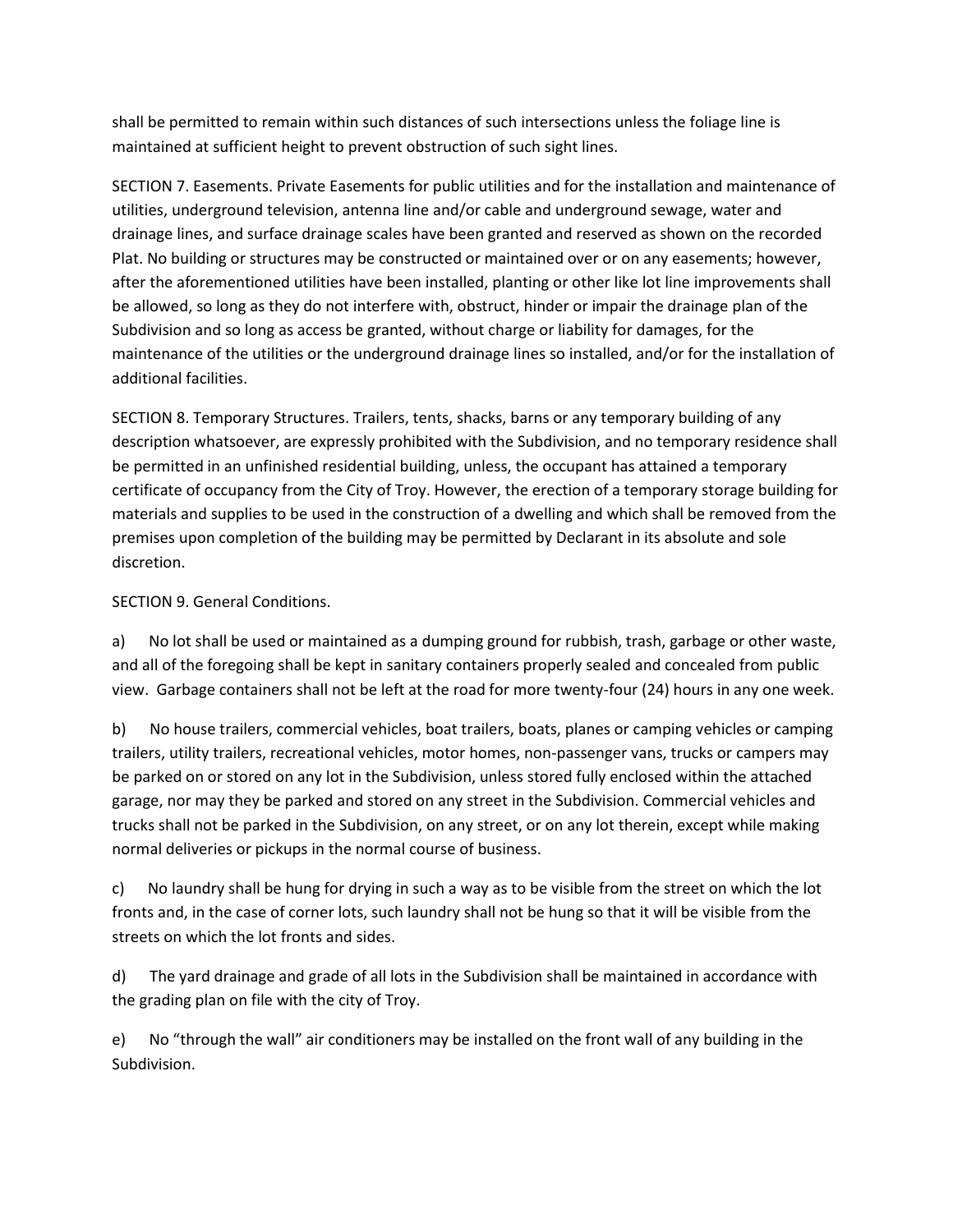f) No outside compressors for central air conditioning units may be located other than in the rear yard or side yard with a landscaping screen, so that it is not visible from the street, and must be installed and maintained in such a manner so as to create no nuisance to the residents of adjacent dwellings.

g) No home occupation or profession shall be conducted in any dwelling or accessory building thereto located in the Subdivision. No noxious or offensive activity shall be carried on, in or upon any premises, nor shall anything be done thereon which may be, or may become, an annoyance or nuisance to the neighborhood.

h) No above ground swimming pools shall be permitted. A children's wading pool, not more than six (6) feet in diameter, and not more than two (2) feet high, which requires no mechanical or electrical filtration system, shall be permitted if utilized on a seasonal basis behind the dwelling, wherein it is not visible from the street provided that same is removed and stored within the dwelling by September 30th of each year.

i) In-ground pools shall be located and landscaped so as not to be visible from any street and shall conform to all requirements of the City of Troy.

SECTION 10. Sales Agency and/or Business. Notwithstanding anything to the contrary elsewhere herein contained Declarant and/or any Builder/Purchaser which it may designate, may construct and maintain a sales agency and a business office on any lot or lots in the Subdivision which it or they may select, or may use a model house for such purposes, and Declarant and such designated Builder/Purchaser may continue to do so until such time as all of the lots in the Subdivision in which Declarant or such other designated Builder/Purchaser has an interest, are sold.

SECTION 11. Lease Restrictions. No owners of any of the lots in the Subdivision shall lease and/or sublet less than the whole of any dwelling and then only for use and occupation as a single family.

SECTION 12. Exterior Surface of Dwellings. Not less than fifty (50%) percent of the visible exterior walls of all dwelling structures in the Subdivision shall be constructed of wood, brick, brick veneer and/ or stone in any combination. Stucco, aluminum or vinyl siding and/or ledge rock may also be used, so long as any combination of these materials does not exceed fifty (50%) percent of the total of all visible exterior walls. The use of cement block, slag, imitation brick, cinder block and/or asphalt siding is expressly prohibited. Doors and windows shall not be included in calculating the total area of visible exterior walls.

# SECTION 13. Fences.

a) No fence, wall or solid hedge may be erected, grown or maintained in front of or along the front building line of any lots, provided, however, that low ornamental fencing along the front lot line in architectural harmony with the design of the house, may be erected. The side lot line of each lot in the Subdivision which faces a street shall be deemed to be a second front building lot line and shall be subject to the same restrictions as to the erection, growth or maintenance of fences, walls or hedges as is hereinbefore provided for front building lines.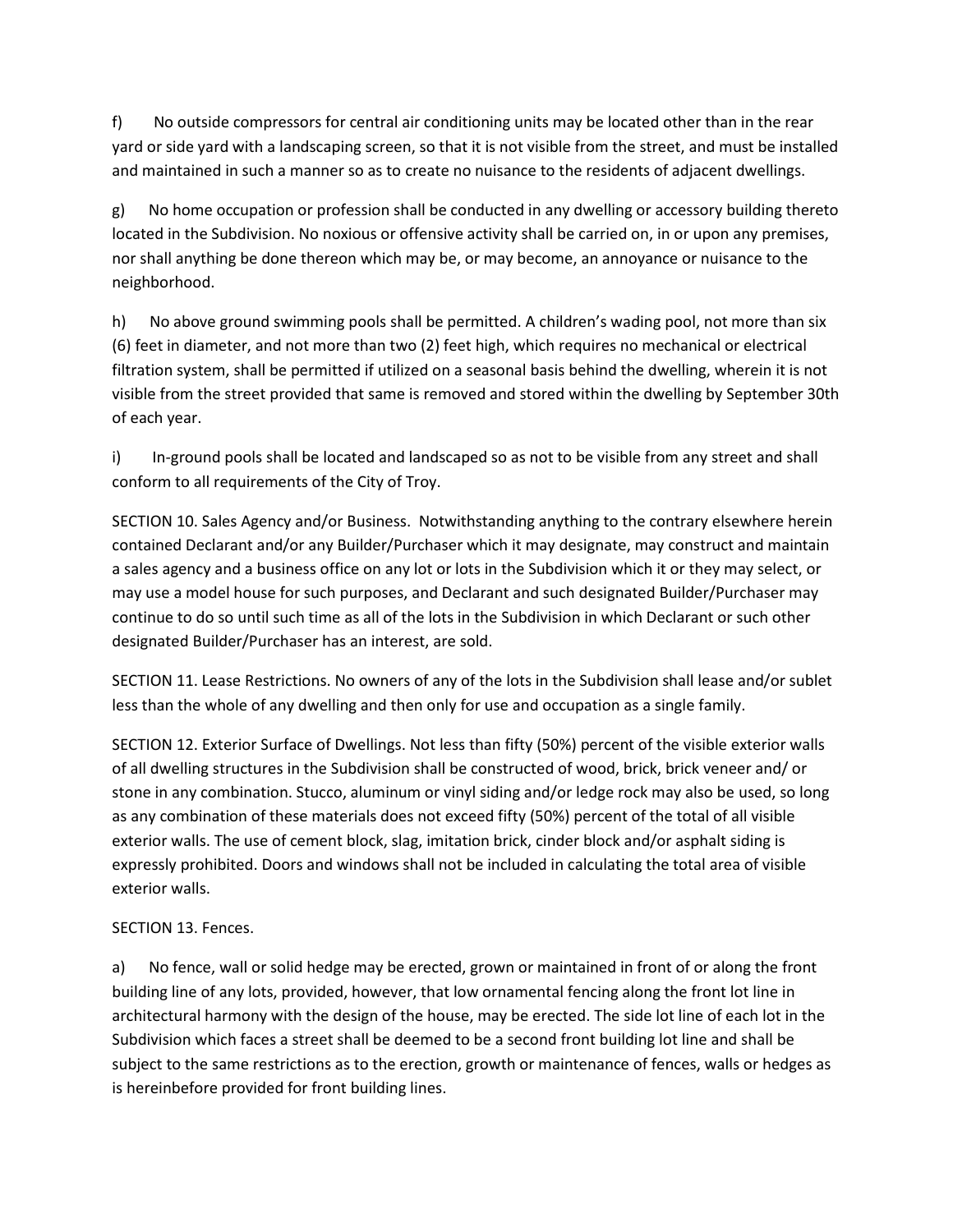b) No fence or wall may be erected or maintained on or along the side lines of any lot, and/or on or along the rear line of any lot, except fences which are required and within the height limitations therein required by local ordinance to enclose in ground swimming pools, or arc otherwise required by the City of Troy.

c) All portions of the lots lying in front of the residential building as hereinbefore set forth shall be used for ornamental purposes only.

SECTION 14. Signs. No sign or billboard shall be placed, no lot or maintained on any lot in the Subdivision except:

a) One sign advertising the lot, or the house and lot for sale or lease which said sign shall have a surface of not more than five (5) square feet, and the top of which shall be not more than three (3) feet above the ground; provided, however, that such sign shall have been constructed and installed in a professional manner; and

b) Political signs erected in compliance with the applicable City Ordinances.

SECTION 15. Destruction of Building by Fire, etc. Any debris resulting from the destruction in whole or in part of any dwelling, or building on any lot in the Subdivision shall be removed with all reasonable dispatch from such lot and property in order to preserve the sightly condition of the Subdivision.

SECTION 16. Landscaping. Upon the completion of a residence on any of the lots in the Subdivision, the Owner thereof, (and the word "Owner", as used in this connection, means the party who purchases a residence from the builder thereof and each subsequent purchaser), shall cause the lot owned by him to be finish-graded and seeded or sodded and suitably landscaped as soon after the completion of construction as weather permits. The lot and the drainage ditch, if any, contiguous to each lot shall be kept free of weeds by the Owner thereof. All landscaping and lawns shall be well maintained at all times.

SECTION 17. Driveways. Access driveways and other paved areas for vehicular use on a lot shall have a base of compacted gravel, crushed stone or other approved base material and shall have a wearing surface of asphalt or concrete, or the equivalent thereof.

SECTION 18. Exemption of Declarant. Nothing in this Somerset North Subdivision Declaration of Restrictions shall limit the right of Declarant to complete excavation, grading and construction of improvements to any property within Somerset North Subdivision or to alter the foregoing or to construct such additional improvements or facilities as Declarant deems advisable in the course of development of Somerset North Subdivision, or to use any structure in Somerset North Subdivision as a model home or real estate sales or leasing office so long as any lot as described in the recorded Plat of Somerset North Subdivision remains unsold. Declarant need not seek or obtain architectural approval of any improvement constructed or placed by Declarant on any property in Somerset North Subdivision owned by Declarant and as to itself may deviate from or waive, in its sole discretion, any or all of the Covenants and Restrictions as set forth in Article IV, V, and VI. The rights and any obligations of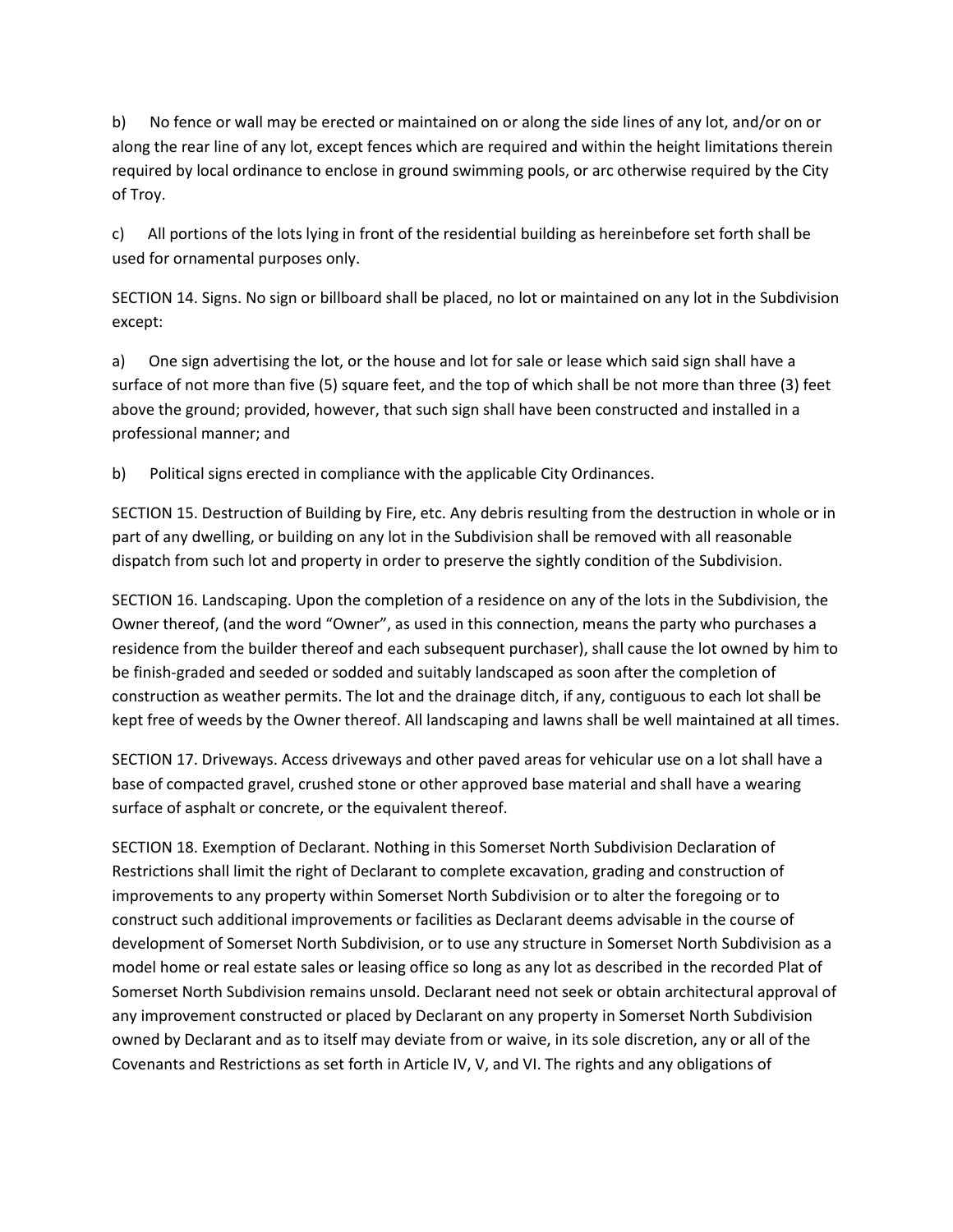Declarant hereunder and elsewhere in these Restrictions may be assigned by Declarant to any party or entity.

SECTION 19. Rapid Completion. The erection of any new building or the repair of any damaged building shall be completed as rapidly as possible and should the Owner leave the building in an incomplete condition for more than six (6) months, the Owner authorizes the Association and empowers it to tear down and clear from the lot, incomplete portion(s) of such building, or to complete the same at its discretion, and, in either event, the expenses incurred shall be a lien upon the said land and premises payable by the Owner to the association upon demand with interest at the prevailing rate.

## ARTICLE V- GENERAL PROVISIONS

SECTION 1. Enforcement. The Association, or any Owner, shall have the right to enforce by any proceeding at law or in equity, including the attainment of injunctive relief, all restrictions, conditions, covenants, reservations, liens and charges now or thereafter imposed by the provisions of this Declaration. Failure by the Association or by an Owner to enforce any covenant or restriction herein contained shall in no event be deemed a waiver of the right to do so thereafter.

SECTION 2. Severability. Invalidation of any one of these covenants or restrictions by judgment or court order shall in no way affect any other provisions which shall remain in full force and effect.

SECTION 3. Amendment. The covenants and restrictions of this Declaration shall run with and bind the land, for a term of twenty (20) years from the date this Declaration is recorded, after which time they shall be automatically extended for successive periods of ten (10) years. This Declaration may be amended during the first twenty (20) year period by an instrument signed solely by the Declarant or by an instrument signed by not less than ninety (90%) percent of the lot Owners; and thereafter, by an instrument signed by not less than seventy-five (75%) percent of the lot Owners. Any amendment must be recorded with the Oakland County Register of Deeds.

SECTION 4. Assignment or Transfer of Rights and Power. Any or all of the rights and powers, titles, easements and estates hereby reserved or given to Declarant, may be assigned by it to the Association composed of the Owners of the properties in the Subdivision or to any other party or entity. Any such assignment or transfer shall be made by appropriate instrument in writing, and such assignee shall thereupon have the same rights and powers, and be subject to the same obligations and duties as herein given and reserved to and assumed by Declarant in connection with the rights, powers and easements so assigned, and such instrument shall without further act release the Declarant from the obligations and duties in connection therewith.

SECTION 5. Deviations by Agreement with Declarant. Declarant hereby reserves the right to enter into agreements with the grantee of any lot or lots (without the consent of grantees of other lots or adjacent property) to deviate from any or all of the Covenants set forth in Article IV, provided there are practical difficulties or particular hardships evidenced by the grantee and determined by Declarant in its sole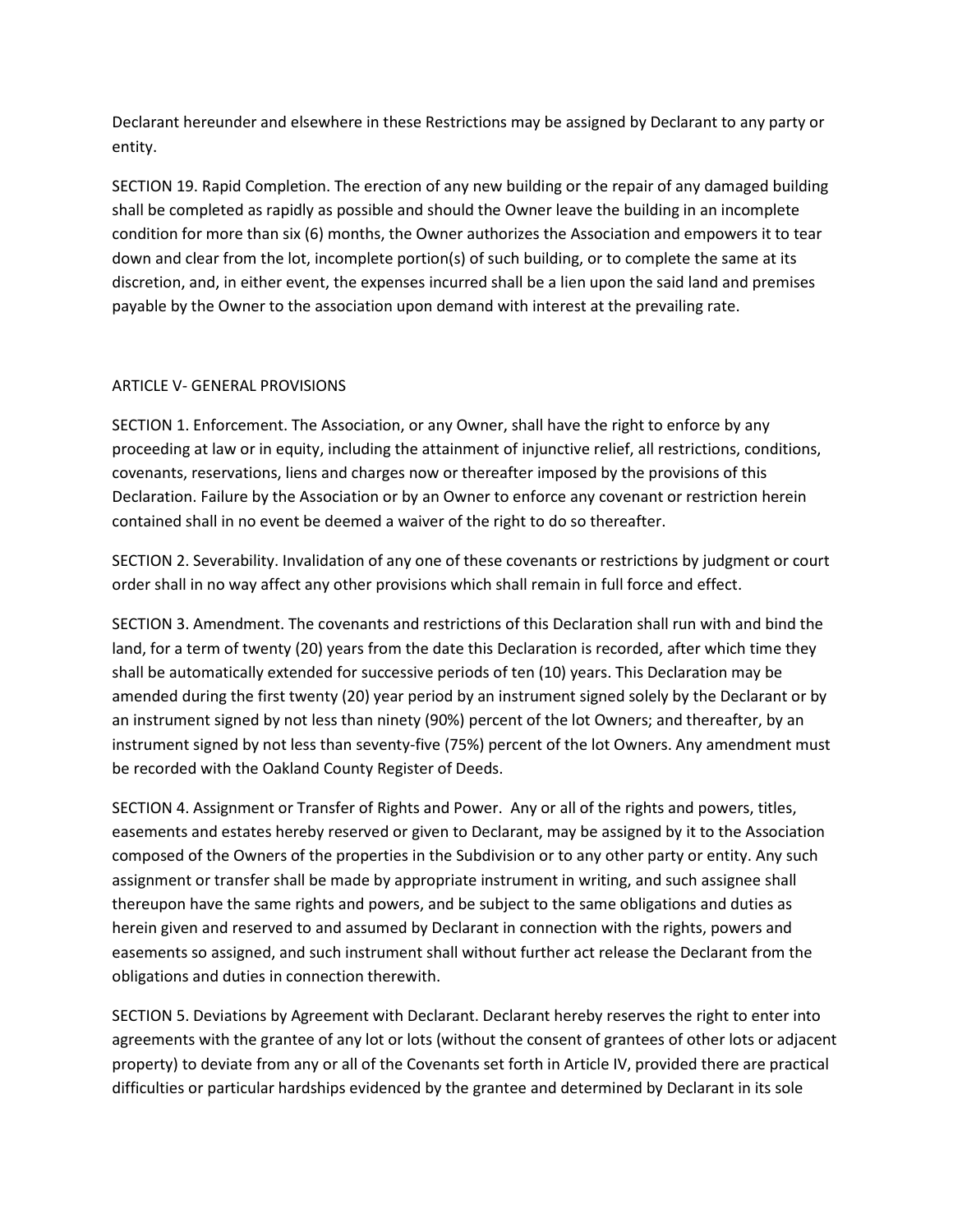discretion. Any such deviation (which shall be manifested by an agreement in writing) shall not constitute a waiver of any such Covenant as to the remaining lots in Somerset North Subdivision.

SECTION 6. If a court of competent jurisdiction shall hold invalid or unenforceable any part of any Covenant or provision contained in this Declaration, such holding shall not impair, invalidate or otherwise affect the remainder of this Declaration which sha11 remain in full force and effect.

SECTION 7. Each Owner of a lot in Somerset North Subdivision shall file the correct mailing address of such Owner with Declarant and shall notify Declarant promptly in writing of any subsequent change of address. Declarant shall maintain a file of such addresses and make the same available to the Association. A written or printed notice, deposited in the United States Post Office, postage prepaid, and addressed to any Owner at the last address filed by such Owner with Declarant shall be sufficient and proper notice to such Owner whenever notices are required in this Declaration.

### ARTICLE VI

### SECTION 1. Architectural Controls

a) It is understood and agreed that the purpose of architectural controls is to promote an attractive, harmonious residential development having continuing appeal. Until the construction plans and specifications are submitted to and approved in writing by Declarant, (i) no building, fence, wall, in ground swimming poo1 or other structure shall be commenced, erected or maintained, nor (ii) shall any addition, change or alteration therein be made except for interior alterations, nor (iii) shall exterior color changes be made. The said construction plans and specifications shall show the nature, kind, shape, height, materials, color scheme (including samples of exterior building material upon request) location on lot, approximate cost of such building or other structure including in ground swimming pools, and the grading and landscaping plans of the lot to be built upon. Declarant shall have the right to refuse or to approve any such construction plans or specifications, grading plan, landscape plan, in ground swimming pool plan or dog run which are not suitable or desirable, in the sole opinion of Declarant, for aesthetic or other reasons; and in so passing upon such construction plans and specifications, grading plan or landscape plan, Declarant shall have the right to take into consideration the suitability of the proposed building or other structure with the surroundings, and the effect of the building or other structure on the outlook from adjacent or neighboring properties. In no instance shall a building of a design exactly the same as any other in Somerset North Subdivision be permitted, except as permitted by Declarant.

b) All plans, specifications and other material shall be filed in the office of Declarant, at 2301 West Big Beaver Road, Suite 900, Troy, Michigan 48084, for approval or disapproval. A report in writing setting forth the decisions of Declarant, and the reasons therefore shall thereafter be transmitted to the applicant by Declarant within thirty (30) days after the date of filing complete plans, specifications and other material by the applicant. Declarant will aid and collaborate with prospective builders and make suggestions from preliminary sketches. Prospective builders are encouraged to submit preliminary sketches for informal comment prior to the submittal of architectural drawings and specifications and